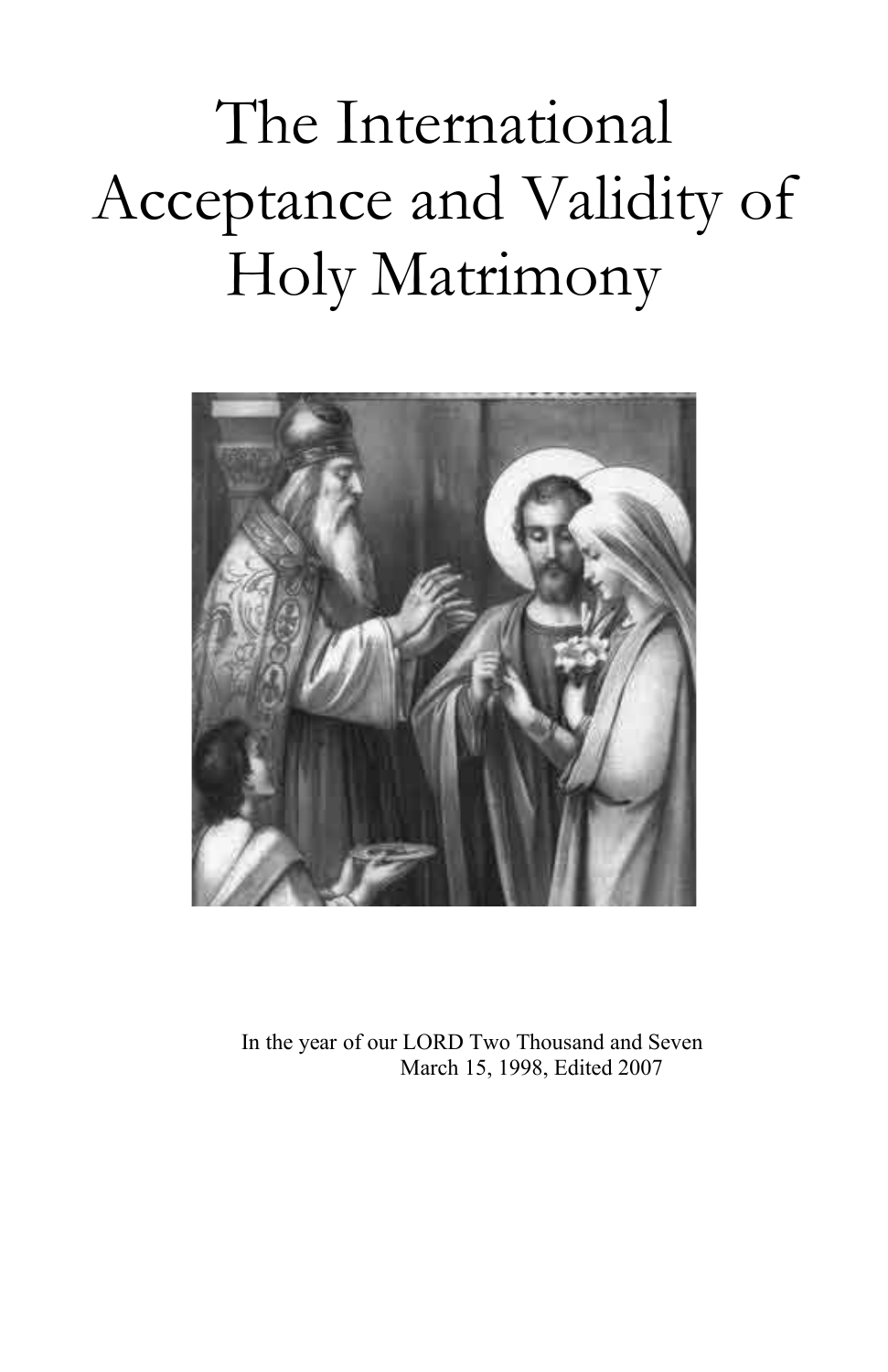#### **His Holy Church**

#### **Dedicated to the service of the Lord.**

"And they said, An Egyptian delivered us out of the hand of the shepherds, and also drew [water] enough for us, and watered the flock." (Exodus 2:19)

"But whosoever drinketh of the water that I shall give him shall never thirst; but the water that I shall give him shall be in him a well of water springing up into everlasting life." (John 4:14)

"For this [is] the covenant that I will make with the house of Israel after those days, saith the Lord; I will put my laws into their mind, and write them in their hearts: and I will be to them a God, and they shall be to me a people:

And they shall not teach every man his neighbour, and every man his brother, saying, Know the Lord: for all shall know me, from the least to the greatest." (Hebrews 8: 10,11)

This booklet was published by **His Church at Summer Lake** Web site: Http://www.hisholychurch.net/ Email: contact@hisholychurch.net The Ides of March, Two-thousand and Seven This must be copied or published in its entirety. Not for sale or resale.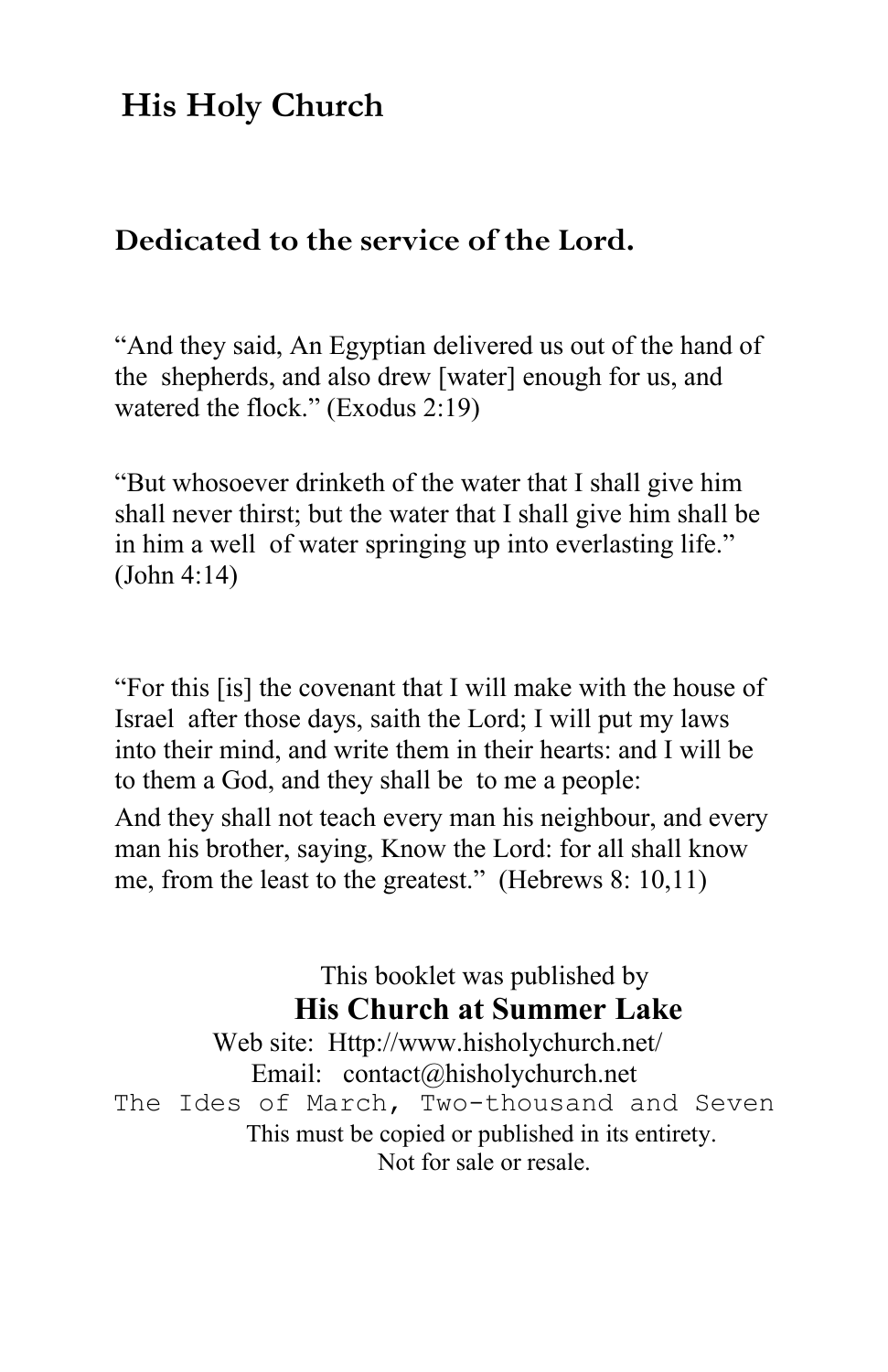#### **Is Holy Matrimony Valid?**

When two people marry, they agree to enter a state of matrimony as Husband and Wife. A question arises as they enter this new status. What is the Lex Fori<sup>[1](#page-2-0)</sup> of the agreement? Where do we find a remedy for the agreement they have entered into? What is the forum of that union?

One of the earliest forms of law recorded was the *Ana Ittishu*, or Family laws, of the Sumerians. It was a series of precepts that the local society looked to for guidance in deciding issues of conflict. It was not unlike "common words and phrases" which express fundamental concepts and precepts of law. The people were the *fountainhead of justice* through their voluntary community courts common to their society.

Codification arrived later when some men came to believe that *they* should be the *"*fountainhead of justice", rather than the people. Throughout history the law would move from the hands of the people to a ruling elite and back again. These elite were benefactors, who often exercised authority and enacted laws. They were often oppressive; this led to despotism and tyranny, which in turn would awaken the people to their original rights.

Are men to be guided by God in their hearts and minds, or by their own prejudice? God made men free to choose, and neither man nor his institutions of power and control can guarantee justice without virtue. People must constantly be vigilant to maintain any free society. They must be as concerned about their neighbor's right of choice as they are about their own. We may only be as free as we are willing to let others be free.

"I often wonder whether we do not rest our hopes too much upon constitutions, upon laws and courts. These are false hopes, believe me; these are false hopes. Liberty lies in the hearts of men and women; when it dies there, no Constitution, no law, no court can save it."[2](#page-2-1)

God, the Creator of mankind, wishes us to be free. Freedom is good for the soul. From the Exodus to Pentecost, men have sought ways to live together in freedom, remaining unyoked except by their God-given conscience, as well as their personal love for justice and mercy. Over the centuries, men have recorded numerous accepted methods, systems, and practices to be used in their individual pursuit of a free state under God.

**Matrimony under Canon law** is an ancient and unique - but binding relationship. Although the Church may be called on to facilitate such an alliance, the bond of the union is dependent upon the authority of God and

<span id="page-2-0"></span><sup>1</sup> The legal forum.

<span id="page-2-1"></span><sup>2</sup> Spirit of Liberty 189, Judge Learned Hand.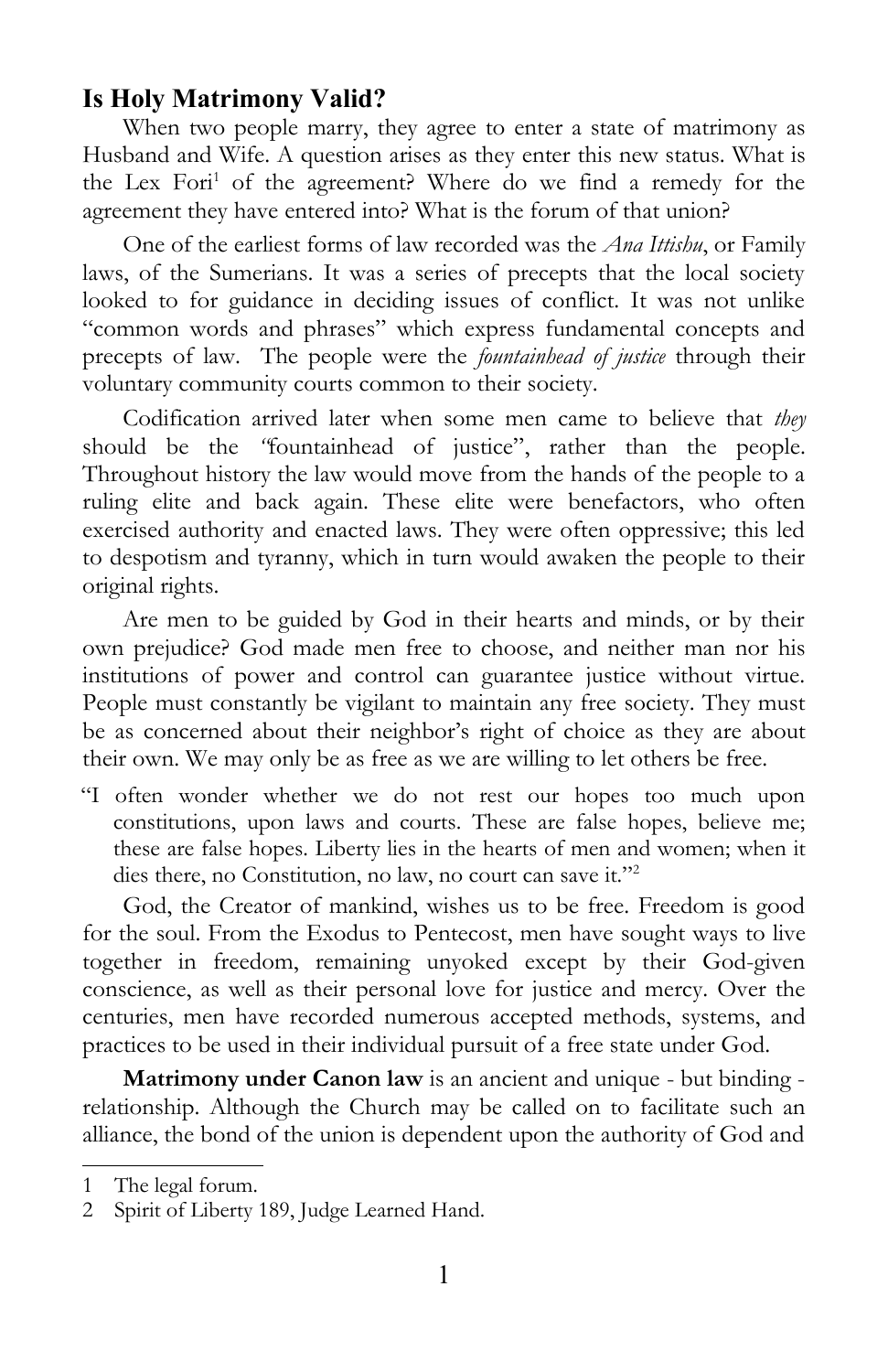the free consent of the two people who enter into matrimony. Their agreement is a contract, and as with all contracts, they must include a remedy for resolution of the terms of the agreement. By tradition, this includes two independent witnesses and the Church.

Canon law was an attempt to write down the precepts of the will of God. In Canon law, every man and his possessions belongs to the Family, and the governments they elect are "representative in nature and titular in office". Under Canon law, the power of choice remains in the hands of the Family unit, with society, through a common community, standing ready to supply arbitration and remedy under the guidance of the Church.

By Canon Law, "A marriage is brought into being by the lawfully manifested consent of persons who are legally capable. This consent cannot be supplied by any human power. Matrimonial consent is an act of will by which a man and a woman, by an irrevocable covenant, mutually give and accept one another for the purpose of establishing a marriage."[3](#page-3-0)

Canon law is not merely the common opinion of the people, but, by definition, must be in common with the opinion of God. In Canon Law, the couple marry each other under the authority of God, but also by the witness and acceptance of the congregation<sup>[4](#page-3-1)</sup> of the People and the permission of the families from which they sprang. Resolution of disputes with mercy and justice is not a prerogative, but a duty. We are told to love and protect each other's rights as much as we love our own.

**Common law**, which comes to America from Anglo-Saxon England, is mentioned in both the Constitution for the United States and the Judiciary Act of 1789, while "civil law" is not. There is a "civil nature at common law" which rests with every citizen's right and freedom to choose. "The powers not delegated to the United States by the Constitution, nor prohibited by it to the States, are reserved to the States respectively, or to the people."[5](#page-3-2) The States must also receive any delegated power from the People, where all rights began. Justice and mercy are dependent upon the people's good conscience and diligent practice of virtue. At common law, the people, as a sacred duty, must decide both fact and law.

Holy Matrimony should not be confused with common law marriage. The latter is specifically a union that is not solemnized and is undertaken without the consent of the people. The civil nature of the union of Holy

<span id="page-3-0"></span><sup>3</sup> Can. 1057 §1, §2

<span id="page-3-1"></span><sup>4</sup> Can. 1120 ...can draw up its own rite of marriage, in keeping with those usages of place and people which accord with the christian spirit;....

<span id="page-3-2"></span><sup>5</sup> X Amendment to the Constitution of the United States, Bill of Rights.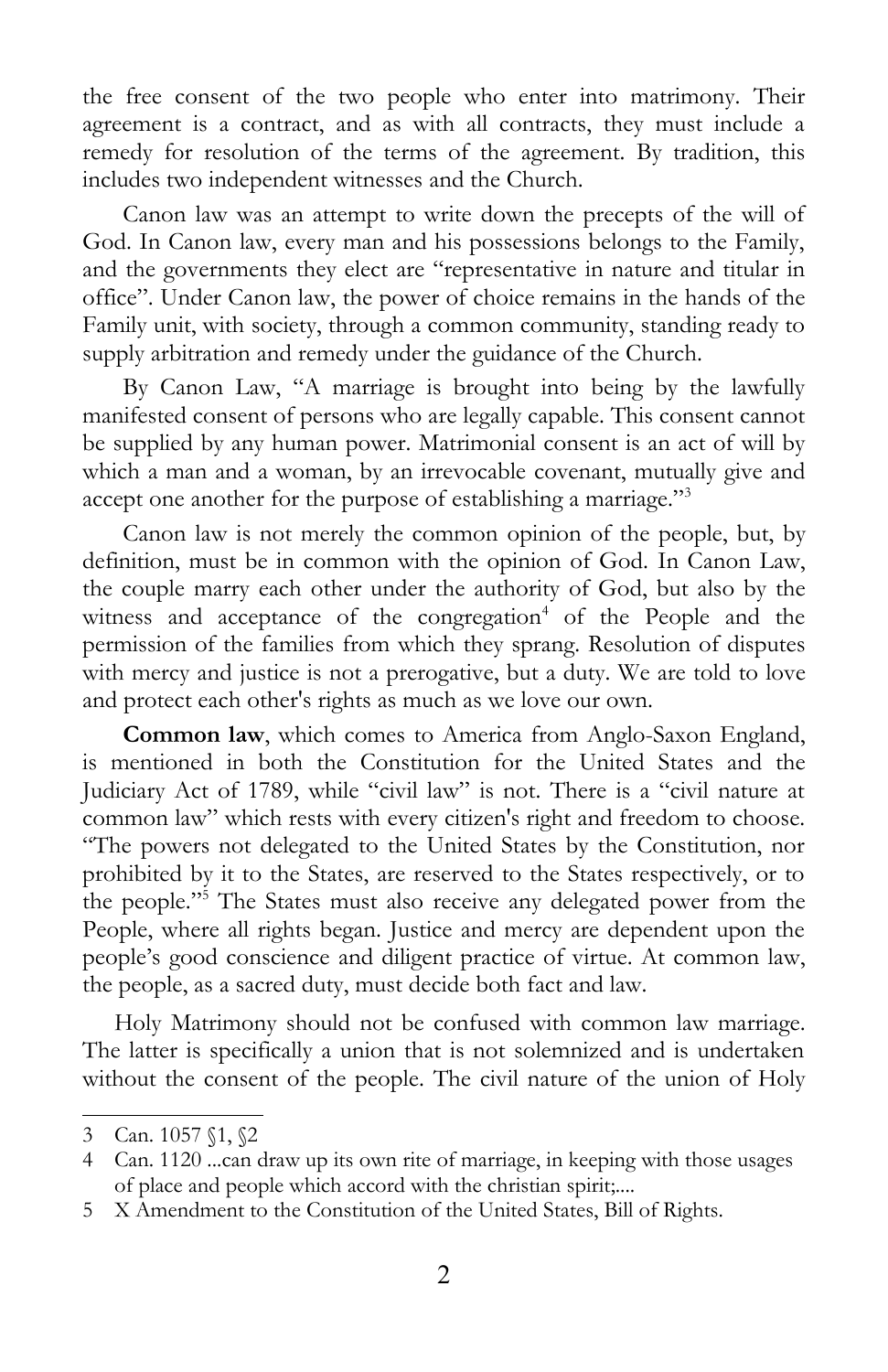Matrimony is provided by the civilian community, who bear witness, without objection, to the union. While they are not a party to the union, they have an interest in it. The union of Man and Woman is the foundation of all society, and when that union fails, all society suffers.

"**Marriage** , as distinguished from the agreement to marry and from the act of becoming married, is the civil status of one man and one woman united in law for the discharge to each other and the community of duties legally incumbent on those whose association is founded on the distinction of sex."[6](#page-4-0)

Secondly, marriage may be a civil status. *Civil* is a word used in "contradistinction to military, ecclesiastical, natural, or foreign; thus, we speak of a civil station, as opposed to ...an ecclesiastical station"<sup>[7](#page-4-1)</sup>

"Marriage is often referred to as a civil contract, but the emphasis in such a reference is not on the word 'contract', but upon the word 'civil' as distinguished from ecclesiastical; since there is religious freedom in this country, a religious ceremony, and rules of ecclesiastical organizations with regard to marriage, have no legal significance."[8](#page-4-2)

It is important that we understand that the power of legislatures to make law is granted and limited by the source of that power, which is the people. Governments are endowed by their creator, the people, with rights and privileges. The source of all law begins in the hands of the people who were "endowed by their creator with certain...rights."

"Marriage is a personal fundamental right retained by the people under the Ninth Amendment and protected by due process First Amendment rights to privacy and association and by the Fourteenth Amendment from infringement by the states."<sup>[9](#page-4-3)</sup>

The people may surrender that personal fundamental right to the State, or they may maintain it by protecting it with voluntary and due diligence.

A "Marriage license" is: "A license or permission granted by public authority to persons who intend to intermarry,… By statute it is made an essential prerequisite to the lawful solemnization of the marriage."[10](#page-4-4) But

<span id="page-4-0"></span><sup>6</sup> Black's 3rd Ed. p. 1163.

<span id="page-4-1"></span><sup>7</sup> Civil - Bouvier's Law Dictionary, Revised 6th Ed (1856)

<span id="page-4-2"></span><sup>8</sup> Clark's Summary of American Law. Chapt I §2. The marriage status or relationship. pp. 140.

<span id="page-4-3"></span><sup>9</sup> "Family Law" Marriage; Annulment; Separation, by H. C. Dillon, Oregon State Bar. 5. (§2.5) Presumption of Validity of Marriage:n In re Estate of Megginson, 21 Or 387, 394–395, 28 P 388 (1891)

<span id="page-4-4"></span><sup>10</sup> Black's 5th Ed.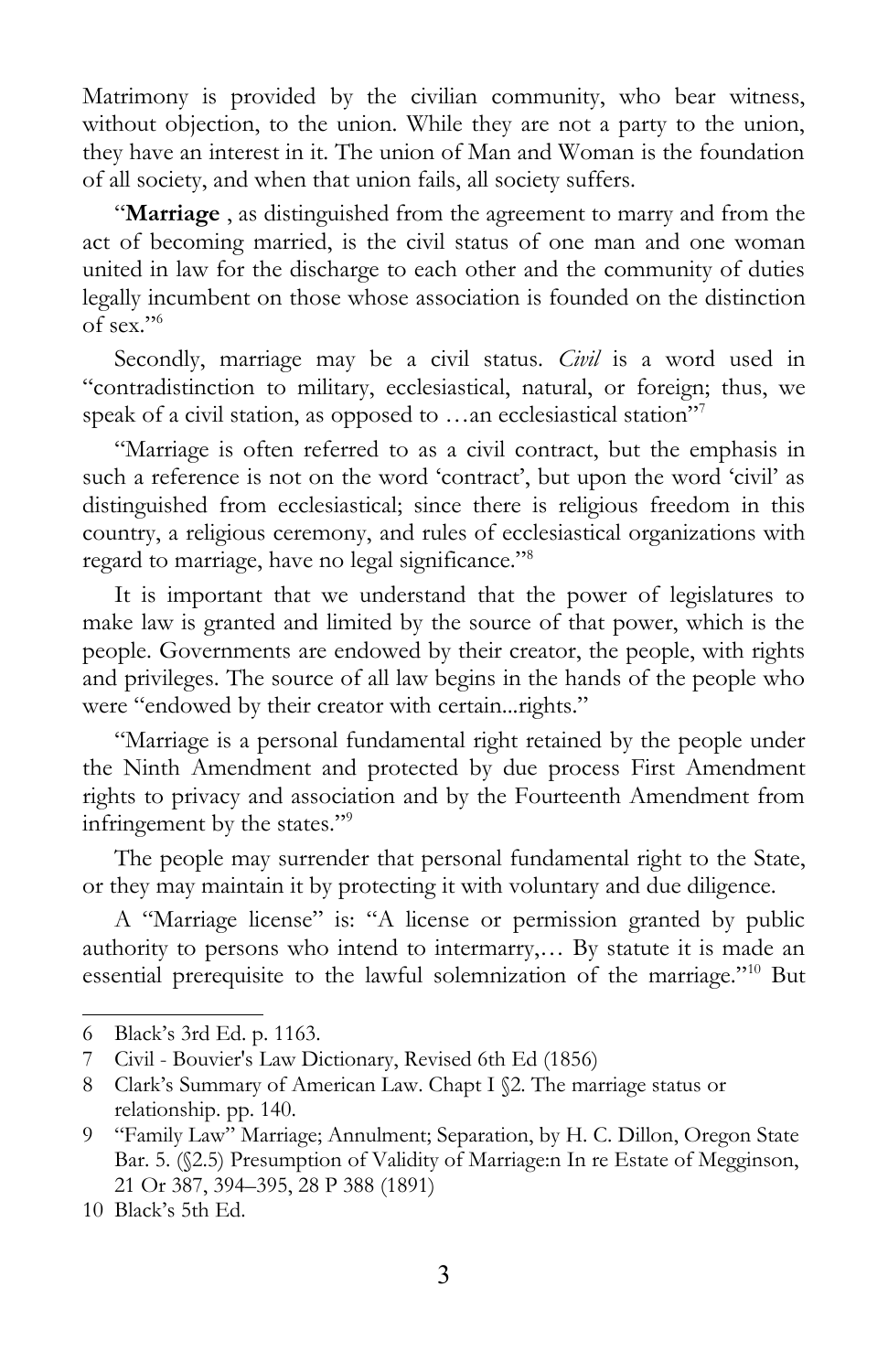"Marriage is a civil contract to which there are three parties - the husband, the wife and the state."[11](#page-5-0)

Civil law is a more centralized and authoritarian legal system, distinct from Common and Canon law. The Civil law, as a legal system, is based on Roman law, especially the Corpus Juris Civilis of Emperor Justinian. "'Civil Law,' 'Roman Law', and 'Roman Civil Law' are convertible phrases, meaning the same system of jurisprudence."<sup>[12](#page-5-1)</sup>

It is believed by many that "The civil law reduces the unwilling freed man to his original slavery; but the laws of the Angloes judge once manumitted as ever after free."[13](#page-5-2)

A civil marriage may not be the same as a marriage validly solemnized under Common and Canon law. Any civil law that attempts to invalidate Holy Matrimony, a religious rite, is void in a society where there is religious freedom. The Church is equally dependent upon the personal, moral, and religious convictions and beliefs of the people in the fulfillment of its role of servant to the people.

"One social factor should be considered in this context. In a number of countries it is necessary to marry in a secular, civil form of marriage; a marriage celebrated according to religious rites will be invalid (and, in certain instances, when contracted before the civil ceremony, will involve the parties or the clergyman in the commission of a criminal offense). Reference to the personal law of the parties as an alternative to the lex loci celebration may save the validity of such a religious marriage."[14](#page-5-3)

This is an important point to consider, particularly when their personal religious convictions and faith forbid becoming yoked with an exercising authority that does contrary to well-established doctrines and law.

In the following example, we see Holy Matrimony as being opposed to a civil contract before the Lex Fori of a civil registrar.

"The codex iuris canonici speaks with a certain scorn of the civil marriage as 'matrimonium civile ut aiunt', and sincere adherents of the Roman or the Eastern church must regard a civil contract concluded before a civil registrar, usually in a business-like fashion, as an act of irreverence to

<span id="page-5-0"></span><sup>11</sup> Van Koten v. Van Koten. 154 N.E. 146.

<span id="page-5-1"></span><sup>12</sup> Black's 3rd p 332

<span id="page-5-2"></span><sup>13</sup> Libertinum ingratum leges civiles in pristinalm servitutem redigulnt; sed leges angiae semel manumissum semper liberum judicant. Co. Litt.137.

<span id="page-5-3"></span><sup>14</sup> The Law Commission Report on the Private International Law Aspects of Capacity to Marry and Choice of Law,(LRC 19–1985).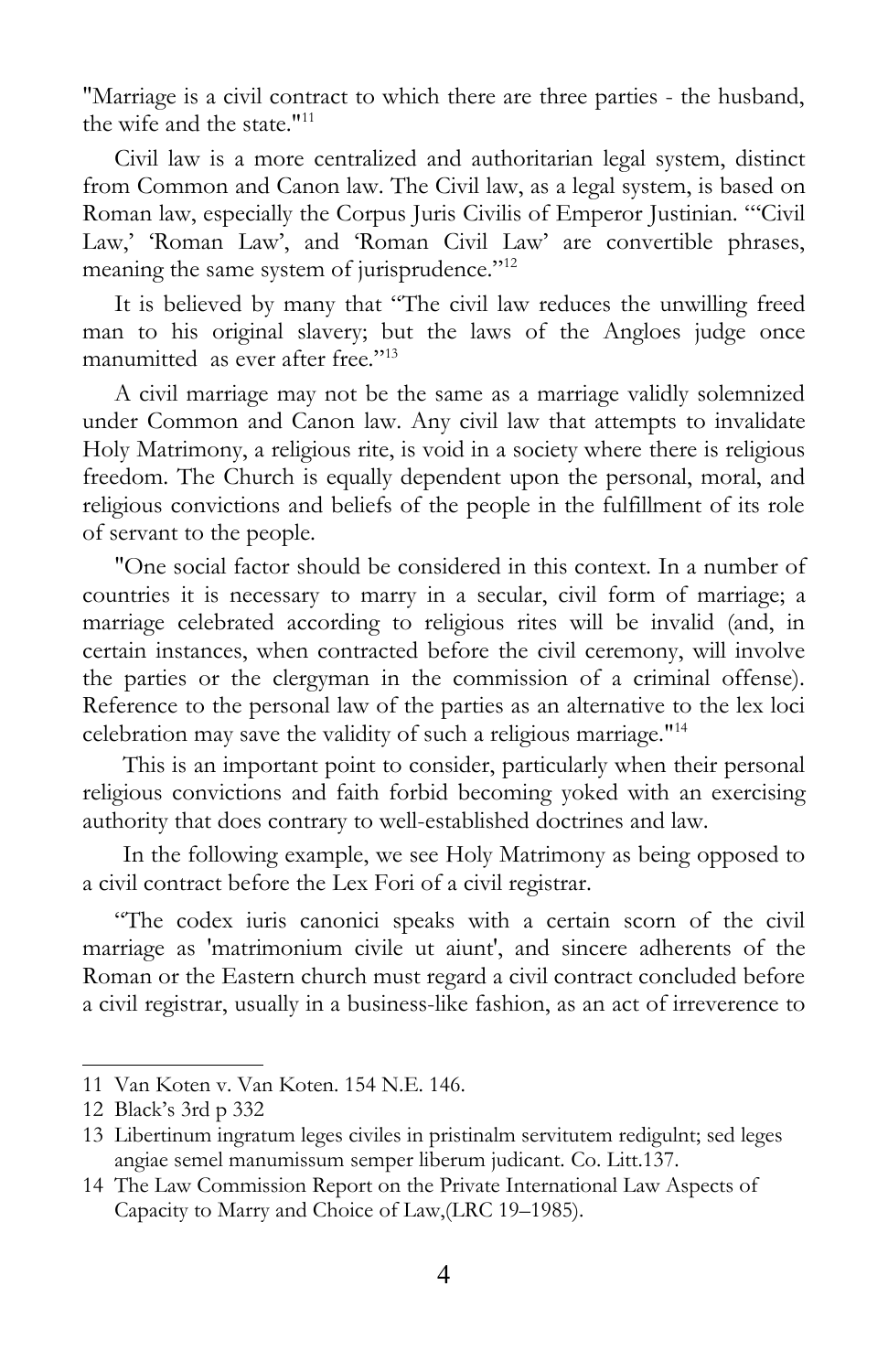the Holy Sacrament."[15](#page-6-0)

In countries where statutory civil law is not the only choice, there are numerous options to unite Man and Women. Statutory civil law may require a civil license, but other forms are often equal to, if not superior to, the civil license by statute.

Civil law is defined by statute, and therefore a "civil marriage" under that law is often defined as a three party "civil contract,"[16](#page-6-1) which cannot be modified by the parties and includes the imposition of privileges and duties imposed by the State. To enter into that civil contract, permission and procedures compelled by statute may be imposed by the State as a party to the contract.

Although Holy Matrimony, as Husband and Wife, is a valid contract by virtue of the mutual consent of the parties, the solemn exchange of vows and property, the permission of the parents or family, and the witness by formal acceptance of the people, the corporate State is not a party to the contract. In fact, the State is *barred* from impairing that contract.<sup>[17](#page-6-2)</sup>

"Though mutual assent is necessary to enter into a marriage, the marriage itself is a status or relationship rather than a contract, the rights and obligations of the parties thereto being fixed by the law instead of by the parties themselves. Hence marriages are not within the provision of the United States Constitution forbidding a state to impair the obligation of contracts."[18](#page-6-3) But is the State the only---or even the primary---source of law?

A "civil marriage", defined in statute law, is a personal relationship subject to the state's power to interfere with rights previously vested in that

<span id="page-6-2"></span>17 No State shall enter into any Treaty, Alliance, or Confederation; grant Letters of Marque and Reprisal; coin Money; emit Bills of Credit; make any Thing but gold and silver Coin a Tender in Payment of Debts; pass any Bill of Attainder, ex post facto Law, or Law impairing the Obligation of Contracts, or grant any Title of Nobility. Section 10, Clause 1:

<span id="page-6-0"></span><sup>15</sup> Ibidem

<span id="page-6-1"></span><sup>16</sup> Family law. Marriage; Annulment; Separation. "Marriage is a "civil contract." ORS 106.010. It is founded on the agreement of the parties and does not require religious solemnization for its validity. Unlike an ordinary contract, a civil contract cannot be modified by the parties. The parties may choose to enter into the contract, but marriage includes the imposition of certain rights and duties imposed on the parties by the state. Maynard v. Hill, 125 US 190, 211, 8 S Ct 723, 31 L Ed 654 (1888). There are three parties to the contract: man, woman, and the state. (1990 ed & 1997 supp) Helen C. Dillon.

<span id="page-6-3"></span><sup>18</sup> Clark's Summary of American Law. Chapt I §2. The marriage status or relationship. pp. 140.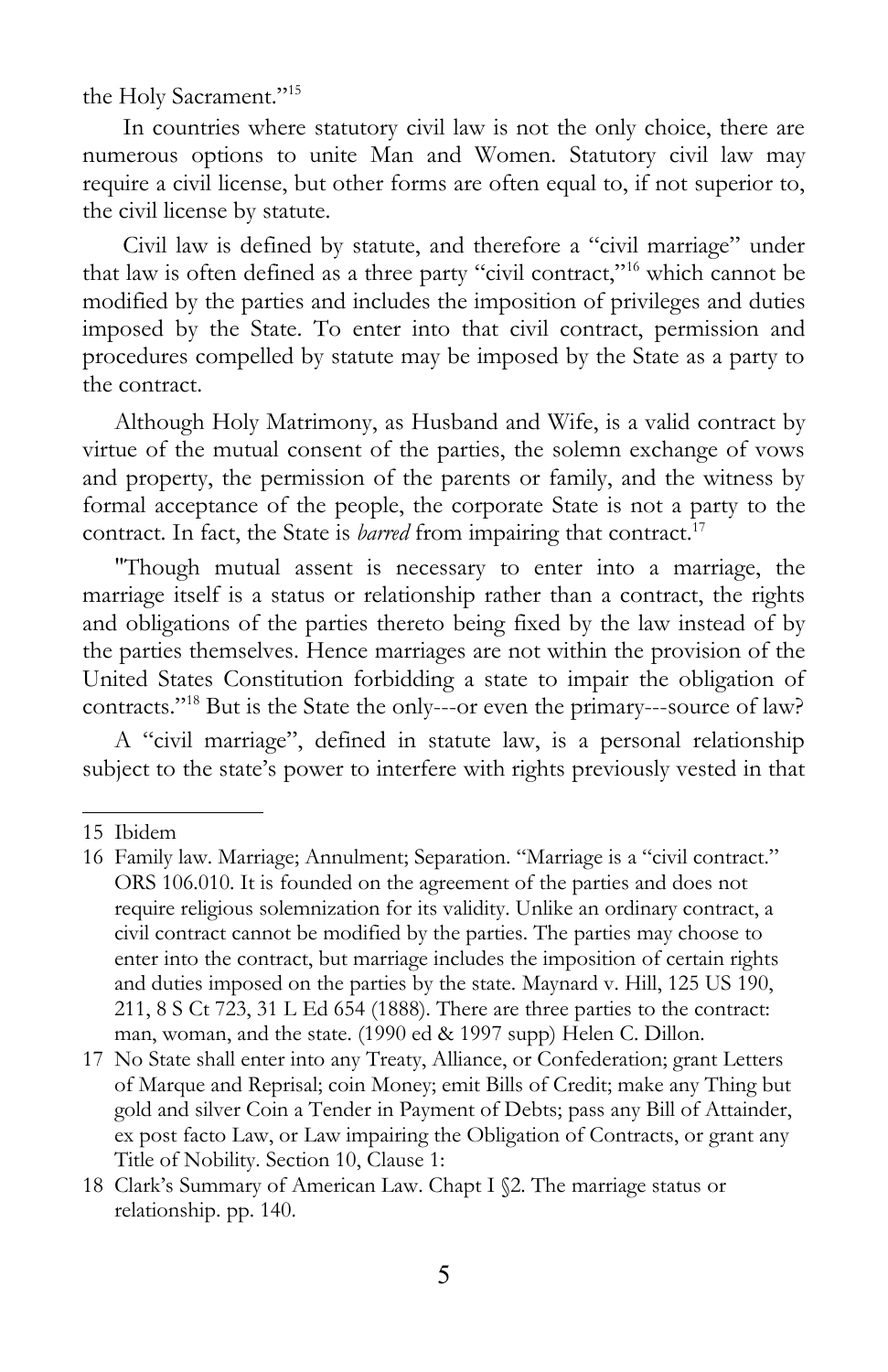natural union of a Man and a Woman.<sup>[19](#page-7-0)</sup> According to the ancient and holy testaments, the original Husband and Wife were united as one body, and no man or State had the power to divide the sanctity of that union.[20](#page-7-1)

"Every person is a man, but not every man a person."<sup>[21](#page-7-2)</sup> "Man is a term of nature; person, of the civil law."[22](#page-7-3) "The union of a man and a woman is of the law of nature."[23](#page-7-4) The Husband is to love, honor, and cherish his Wife as a protector in a sacred union.

Sir William Blackstone wrote:

"By marriage, the husband and wife are one person in law: that is, the very being or legal existence of the woman is suspended during marriage, or at least is incorporated and consolidated into that of the husband; under whose wing, protection, and cover, she performs everything; and is therefore called in our law-french a fem-covert; and her condition during her marriage is called her coverture." Commentaries, Vol. 1, Chap XV.

Civil marriage is an offer of status under the wing, protection, and cover of the State. When the State becomes a party to the marriage by application and civil contract, the natural union of Husband and Wife is subverted by the presence of an unequal power within that union. This three-party union may be perceived as an adulterous one, not bound in love, but by the power of the State. A change in the status of what was originally only a natural domestic relationship, causes a change in status of the parties.

"At common law a married woman's contract is absolutely null and void ab initio ... It is settled by the decisions in this state that married women have no power, except such as is affirmatively given by statute, to bind themselves personally by contract." [24](#page-7-5)

If a women was free from the natural bonds, protection, and cover of Family and Husband she may go under the coverture of the civil State. The State would have the former right of the Husband, who in turn would become little more than a cohort. Her children would not belong to the

<span id="page-7-0"></span><sup>19</sup> Family law. Marriage; Annulment; Separation. 2. (§2.2) Status Marriage is not a property interest of the parties; it is a personal relationship subject to the state's power to fix the conditions under which it may be created or terminated. Buchholz v. Buchholz, 248 NW2d 21, 23 (Neb 1976) (wife had no vested property right in her marriage but, even if she did, state has inherent "police power" to interfere with that right). (1990 ed & 1997 supp) Helen C. Dillon.

<span id="page-7-1"></span><sup>20</sup> "What therefore God hath joined together, let not man put asunder." Mr 10:9

<span id="page-7-2"></span><sup>21</sup> Omnis persona est homo, sed non vicissim.

<span id="page-7-3"></span><sup>22</sup> Homo vocabulum est; persona juris civilitis. Calvinus, Lex.

<span id="page-7-4"></span><sup>23</sup> Conjuctio mariti et femina est de jure naturæ.

<span id="page-7-5"></span><sup>24</sup> Saunders v. Powell, 67 S.W. 402, 403 (1933).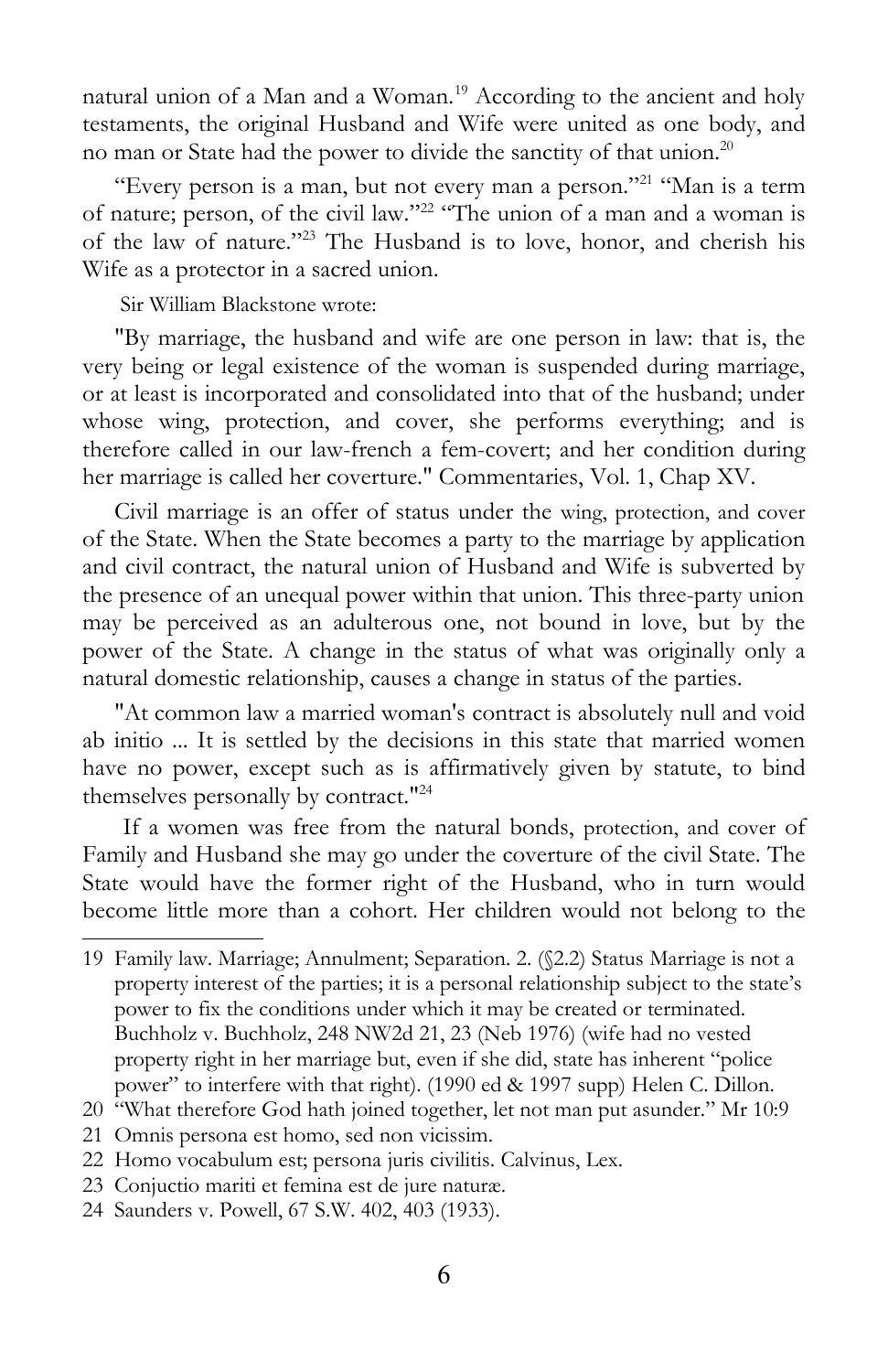corpus (or body) of the Family, but to the corporation of the State, which could then claim Parentis Loci. The purpose and procedure of the civil marriage license is to bind the husband and wife and their children under the authority of the State, which the State deems to be proper.

In statutory civil marriages there are three parties, the third being the State. In Holy Matrimony there are also three parties, the third being God, the Father. In a statutory marriage under civil authority, the State is the ruling judge<sup>[25](#page-8-0)</sup> of the marriage by mutual assent. In Holy Matrimony, solemnized by the rites of the Church, before witnesses and the congregations of the people, the Man and the Woman are fully married in the eyes of God and the people by mutual agreement.

The family union remains free within their greater Family and community. The recording institution of that union, the Church, remains a servant. There is a remedy for disputes through the congregation of the people and the religious community. The agreement is sealed and recorded through the solemnization by the witnesses and the Church.

"Marriage is defined to be a covenant between a man and a woman, in which they mutually promise cohabitation and a continual care to promote the comfort and happiness of each other. It is an institution of God, and a very honorable state. The Saviour honored it by his presence, and at such a solemnity wrought his first miracle: Buck Theo. Dictionary, 261, Lonas v. The State, 50 Tenn. 287, 308.

Ceremonies of marriage, as a religious ritual in a well organized Church and congregational bodies, are a valid solemnization with, or without, State sanctions. They are lawfully married. Their obligation and mutual promise are not diminished. No man or agency may treat a marriage as void because they have no statutory or state-issued civil license without doing an injustice, and impairing the obligations of that union. In fact, the state has long recognized the religious right of marriage as valid.

"It is well established that the failure to procure a marriage license does not have the effect of rendering the marriage void. The requirement of the license preliminary to marriage is wholly of statutory origin ... When a marriage has been proven there is a presumption in favor of its continuance." Browning v. Browning, 224 Md. 399 (1960)

A married couple must be presumed married unless evidence that they are not married can be produced. The regulatory purpose of a state marriage license requirement cannot be enforced by "the radical process of rendering void and immoral a matrimonial union otherwise validly

<span id="page-8-0"></span><sup>25</sup> There Are gods Many http://www.hisholychurch.net/pdfiles/godsmany.PDF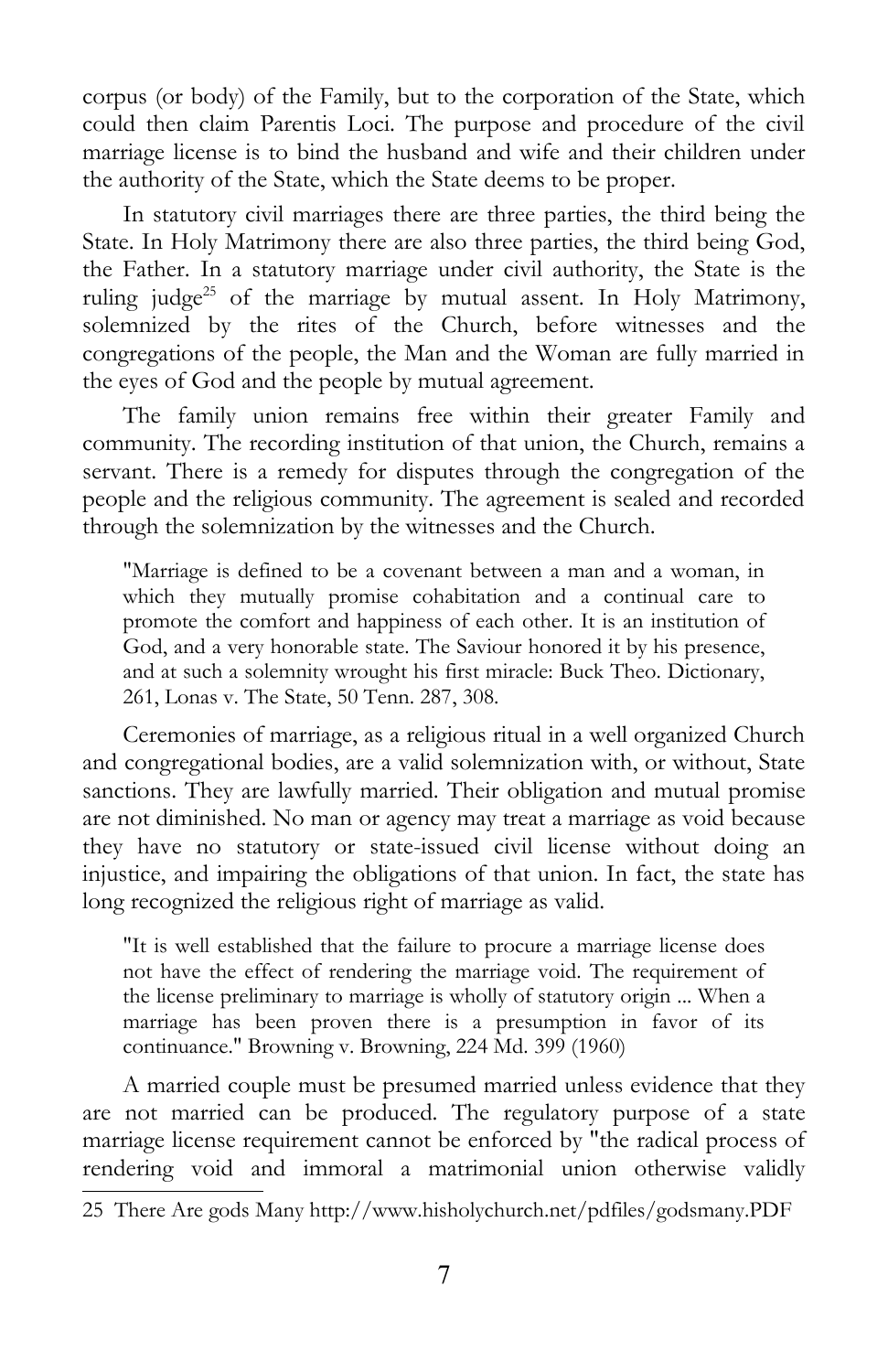contracted and solemnized."[26](#page-9-0)

In many states it has been ruled that:

- "failure to procure a license does not invalidate a ceremonial marriage... In affirming the marriage as valid, the Court relied on the common law principle that a marriage without a license is universally held to be valid in the absence of an express declaration by the Legislature that such a marriage is void. Hollopeter, 52 Wash. at 45; see Weatherall v. Weatherall, 63 Wash. 526, 529, 115 P. 1078 (1911) (absence of license or failure to properly file a license would not invalidate a marriage otherwise valid.)"
- "The rule stated in Hollopeter remains the rule today. In the eyes of the common law, marriage is a civil contract. As Blackstone put it, the law treats marriage 'as it does all other contracts: allowing it to be good and valid in all cases, where the parties at the time of making it were, in the first place, willing to contract; secondly, able to contract; and, lastly, actually did contract, in the proper forms and solemnities required by law.' Picarella v. Picarella, 20 Md. App. 499, 316 A.2d 826, 832, n.10 (1974), quoting 1 William Blackstone Commentaries, Book I, ch 15, section 433. Lewis's Ed."

The same court went on to say, "We are aware of no authority for declaring a marriage to be valid for some purposes but not for others." If a marriage is valid for one purpose it must be valid for all purposes. This principle is not limited to States of the United States, but reaches into other national jurisdictions.

"It may be argued that our law should adopt an approach which would tend to uphold as *valid marriages* unions entered into by persons with a genuine matrimonial commitment. Too zealous an adherence to 'black-letter' private international law rules at the expense of a sound regard to the human realities of the situation would be socially damaging and potentially unjust. The *favor matrimonii* principle reflects the policy that marriages 'should be held to be valid unless there is some good reason to the contrary'." <sup>[27](#page-9-1)</sup>

What the Church is doing is creating or establishing documents that could be validated "using the chain authentication method". We may establish a record that "Matrimony ought to be free"<sup>[28](#page-9-2)</sup> and is essentially a religious act. For the state to say that they only recognize state marriages and not ecclesiastical marriages is to violate religious freedom. Any prenuptial agreement with the State Courts for remedy or protection,

<span id="page-9-0"></span><sup>26</sup> Feehley v. Feehley, 99 A. at 665.

<span id="page-9-1"></span><sup>27</sup> Private International Law: Choice of Law Rules in Marriage, para. 2.35, clause (e) (1985), Choice of Law and Proceedings for nullity of Marriage, Chapter 1, Section 4. The favor matrimonii principle

<span id="page-9-2"></span><sup>28</sup> Matrimonia debent esse libra. Halkers, Max. 86; 2 Kent, Comm. 102.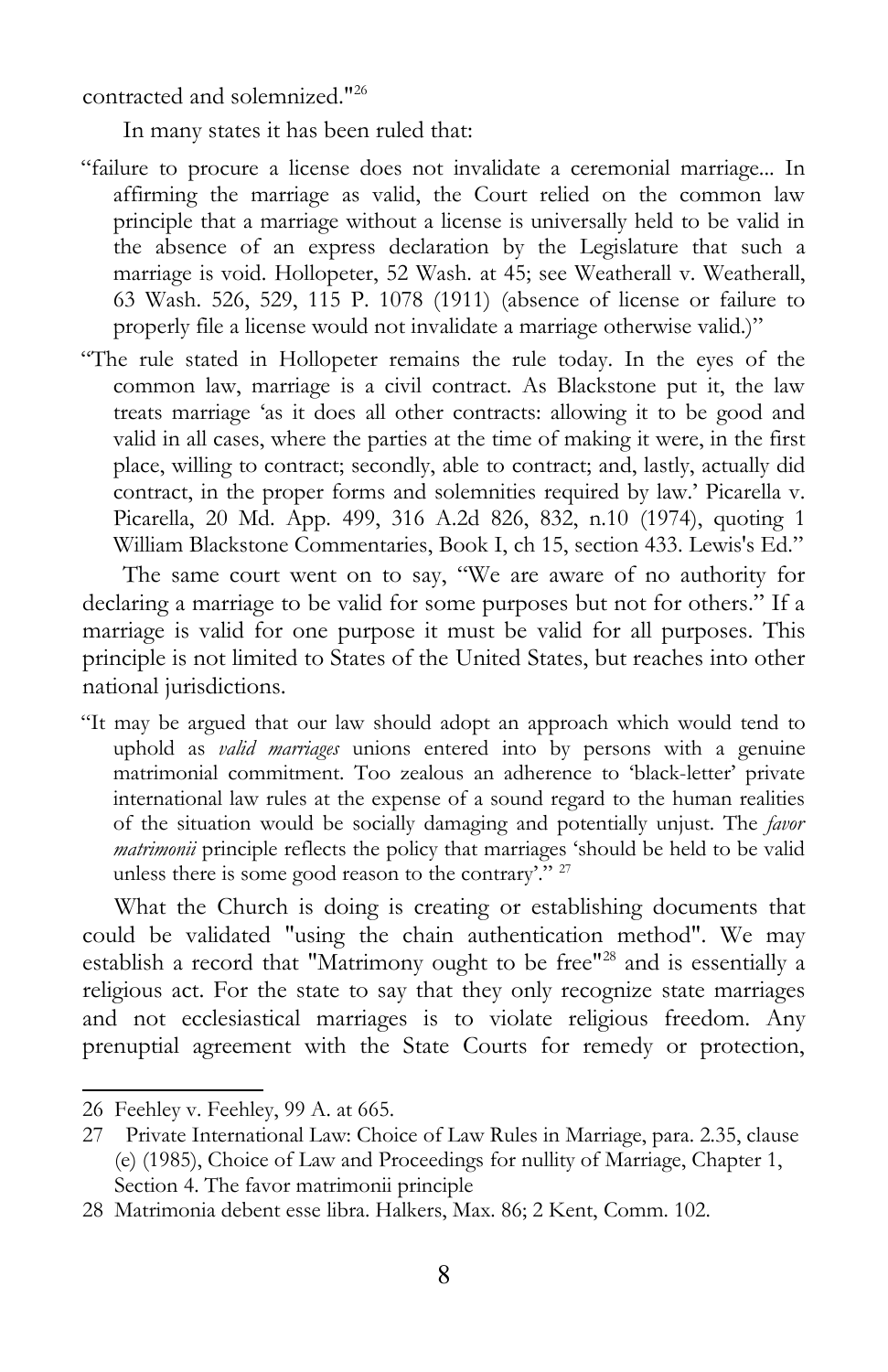"draws subjection".<sup>[29](#page-10-0)</sup>

"If a ceremonial marriage is in fact established by evidence or admission it is presumed to be regular and valid, then the burden of showing that it was an invalid marriage rests on the party asserting its invalidity." Overton v. Overton, 260 N.C. 139, 143

In Holy Matrimony, in accordance with the Rites of the Church, there *is* a license to marry. The Family gives recorded permission ("license") for a member of a family to marry. Without both the families granting permission, the marriage, in one sense, could be considered "illegal" from the point of view of the long recognized Family laws of the people.

By that recorded permission, the Church, the parties, and witnesses formerly recognize the natural order of this relationship and document all aspects of this Holy union under God. Each Family agrees or grants permission that would otherwise be illegitimate within the coverture of the Family. The individuals marry in agreement, the people bear witness, and the Church keeps a record of all; and as a body, offers a Lex Fori remedy as well as coverture in, but not of, the world.

This is not done simply by witnessed documents and testimony, but by an admission to the existence of both the particular congregation, as well as the network of congregations of the Church. Without that network, the marriage has no true coverture or remedy beyond the parties, and they may appear to become a "limping marriage", i.e. one with no remedy.

There should be a valid and verifiable network of congregations as a Church, so as to provide remedy for internal and external disputes concerning the marriage. The servant Church can supply this connection of the kingdom of God through documenting relationships, intent, and providing remedy for arbitrating disputes. Like the property lines, you mark the boundaries.

What if Husband and Wife are incapacitated or die? Who would care for or raise the children? Who will step in and protect the integrity of the Family? It is the responsibility of every Family to clearly define and protect the nature of the Family through the voluntary Lex Fori in which they participate. It is customary to call upon the congregation of the people and the servant Church to authenticate their true matrimonial desire and status.

The extent of law within the corporate State is derived from the consent of its members, as persons. In the past, the power to decide fact and law rested in the hands of heads of families in the form of free juries of their

<span id="page-10-0"></span><sup>29&</sup>quot;Protection draws to it subjection; subjection protection" Protectio trahit subjectionem, subjectio protectionem. Coke, Littl. 65.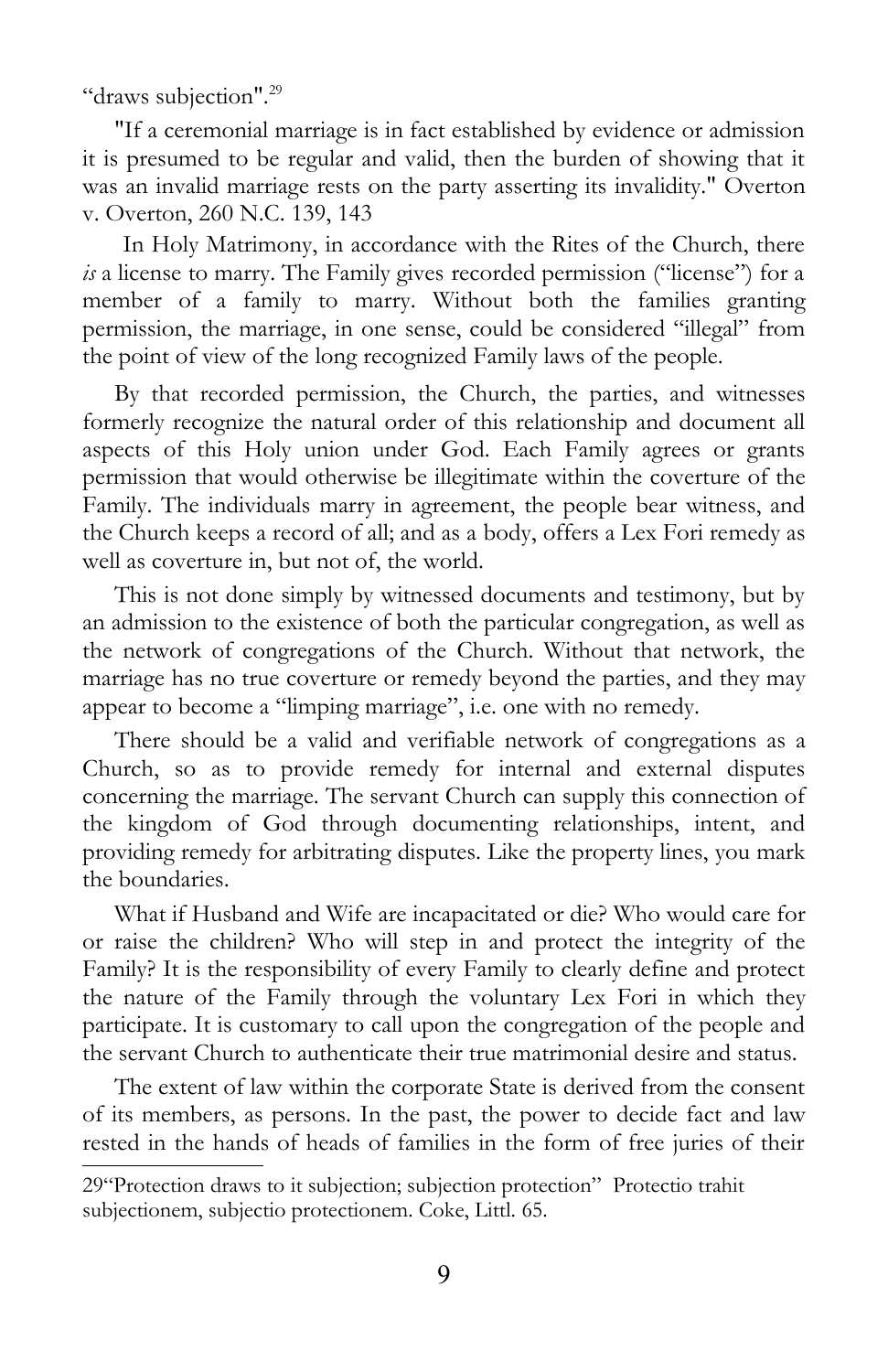peers. In other governments, the power rests almost entirely with the leaders of the State, who pass laws and appoint partisan administrative judges, who exercise authority.<sup>[30](#page-11-0)</sup>

The shift between these two extremes is often determined by a series of ongoing applications, participation, and consent between the State and the people. The more responsible and diligent the people in the exercise of rights and duties to each other, the more free they will be.

In Reynolds v. U.S, an interesting opinion is expressed:

"Laws are made for the government of actions, and while they cannot interfere with mere religious beliefs and opinions, they may with practices. . . . Can a man excuse his practices to the contrary because of his religious belief? To permit this would be to make the professed doctrines of religious belief superior to the law of the land, and in effect to permit every citizen to become a law unto himself. Government could exist only in name under such Circumstances."

Yet, we see that in the definition of Republic it states, "A state or nation in which the supreme power rests in all the citizens… A state or nation with a president as its titular head; distinguished from monarchy." Titular is defined as, "existing in title or name only" while a monarch is "a single or sole ruler of a state… a person or a thing that suppresses others of the same kind." The professed religious belief of every citizen within the basic parameters of the Ten Commandments has been the foundational law of many nations with titular leaders for centuries.<sup>[31](#page-11-1)</sup> Godly governments of virtuous people should exist in name only when it comes to natural right.

The extensive history of marriage tracks back to the common law of England, where it required some religious ceremony.<sup>[32](#page-11-2)</sup> "Civil marriages were not authorized to be performed by the Court Clerks until later in the Twentieth Century (1964); judges were not authorized to perform weddings in Maryland until the 21st Century (2002)."[33](#page-11-3) But now, many states are

<span id="page-11-0"></span><sup>30</sup> Matthew 20:25-26, Mark 10:42-43, Luke 22:25-29.

<span id="page-11-1"></span><sup>31</sup> Judges 17:6 In those days [there was] no king in Israel, [but] every man did [that which was] right in his own eyes.

<span id="page-11-2"></span><sup>32</sup> "The Act of 1777, chap.12, concerning marriages…plainly indicated the understanding of the Legislature to be that no marriage was to be thereafter good and valid, unless celebrated by some religious rites and ceremony. It expressly provided that the rites of marriage should not be celebrated by any person within this State, unless by some ordained minister…." Denison v. Denison, 35 Md. 361 (1872).

<span id="page-11-3"></span><sup>33</sup> Circuit Court of Maryland for the Baltimore City, Amicus Submission of First and Franklin St. Presbyterian Church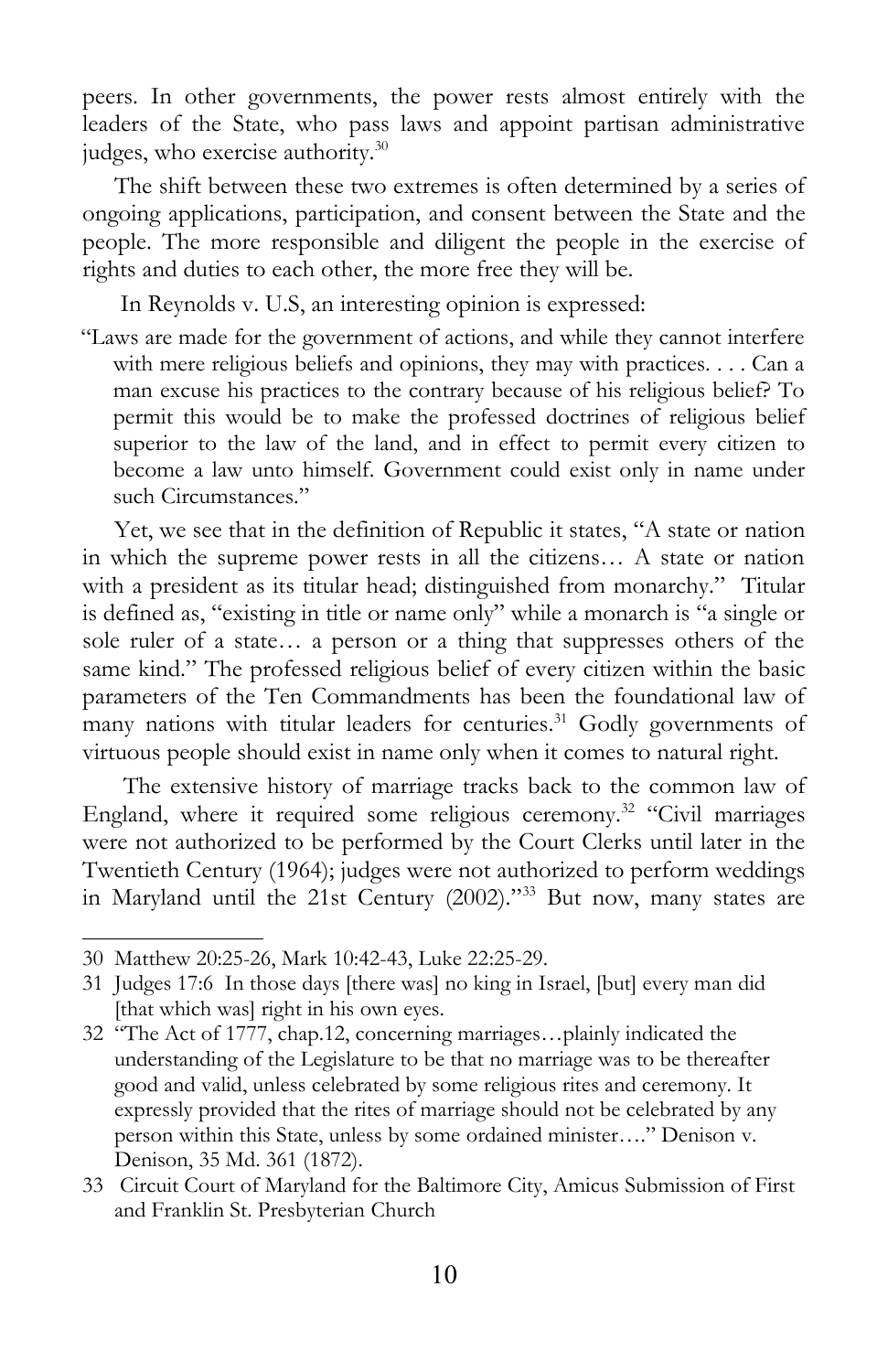usurping this fundamental right of the People (and duty of the Church) by attempting to fine clergy who perform the sacred rite of Holy Matrimony.

Such usurpation may not be tolerated without surrendering those rights retained by the people in Articles  $I^{34}$  $I^{34}$  $I^{34}$   $IX^{35}$  $IX^{35}$  $IX^{35}$  and X. Holy Matrimony is a civil marriage by the witness and acceptance, without objection, of the civilian population of a place. Those participants are merely exercising rights retained by the people.

Using Oregon Revised Statutes (ORS) only as an example, section 106.010 defines by statute its offered form of Marriage as civil contract. If the state is a party to a contract it has every right---and even an obligation---to define the terms of that contract by statute. If no one is allowed to marry unless they enter into a three party civil contract with the State, then the people are truly subjects, and no longer free.

If there is religious freedom in this country, a marriage remains valid according to ORS 106.150. While there is a requirement in some states to apply for a license in order to enter into a civil contract of marriage with the State, there can be no obligation to enter into such contract in order to become married.

Is there a distinction between being married at a place in Oregon or another State and being married under the State of Oregon? Is a truly solemnized Church marriage valid in the eyes of the State? Can the makers of statutes only make rules concerning validating statutory civil licensed marriages? Should a true "government, of the people, by the people and for the people"[36](#page-12-2) be the source of law in the land?

According to Section 1. ORS 106.120 (1)(d) of the State:

(1)Marriages may be solemnized by: (d) A clergyperson of any religious congregation or organization who is authorized by the congregation or organization to solemnize marriages.

The state only makes rules about the state solemnization of their contract and license. But in 106.150 no particular form is required.

106.150 Form of solemnization; witnesses; solemnization before congregation.

<span id="page-12-0"></span><sup>34</sup> Amendment I: Congress shall make no law respecting an establishment of religion, or prohibiting the free exercise thereof; or abridging the freedom of speech, or of the press; or the right of the people peaceably to assemble, and to petition the Government for a redress of grievances.

<span id="page-12-1"></span><sup>35</sup> Amendment IX. The enumeration in the Constitution, of certain rights, shall not be construed to deny or disparage others retained by the people.

<span id="page-12-2"></span><sup>36 &</sup>quot;This Bible is for the Government of the People, by the People, and for the People." John Wycliffe introduction to the Bible in 1382.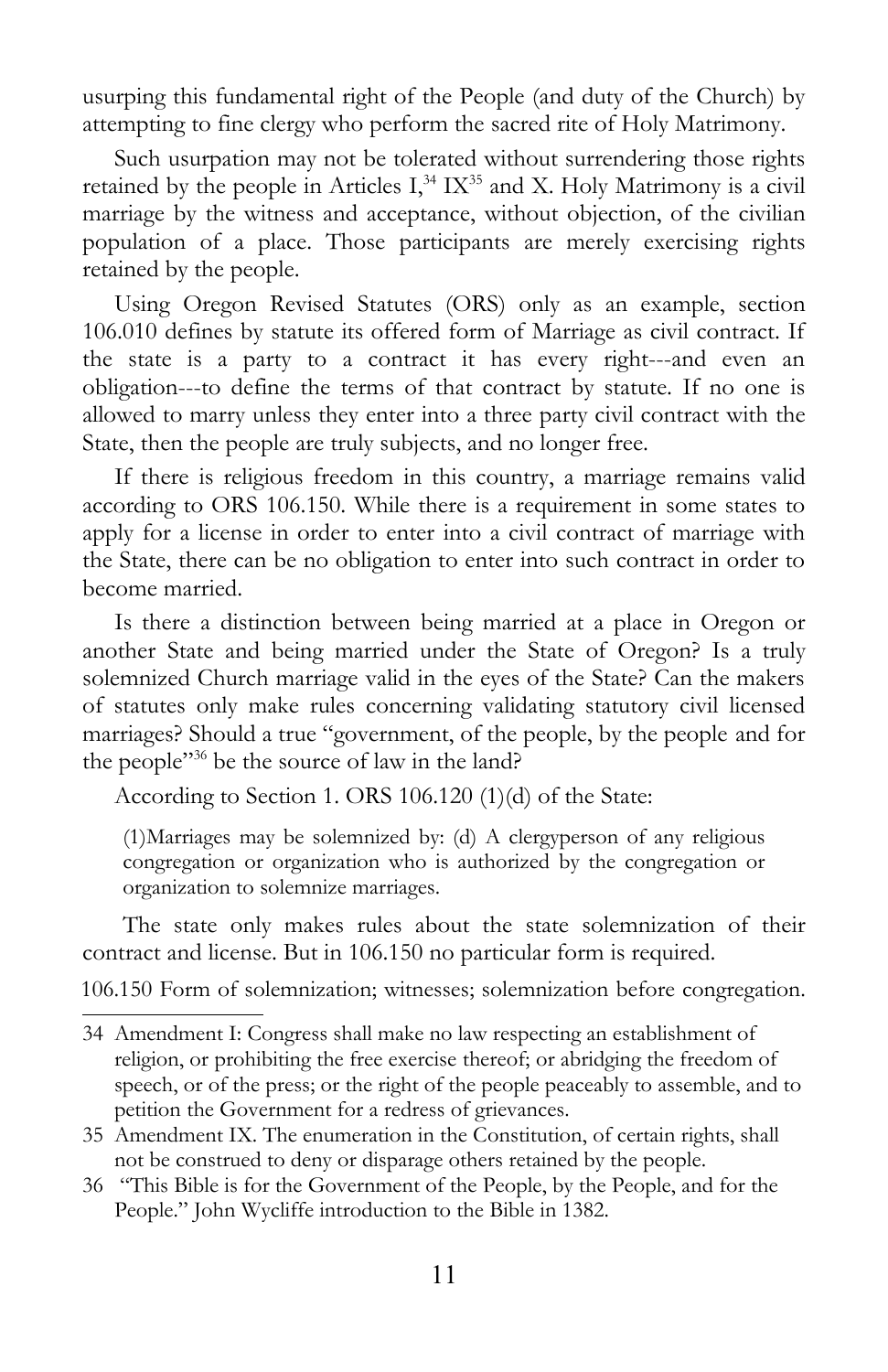(1) In the solemnization of a marriage no particular form is required except that the parties thereto shall assent or declare in the presence of the clergyperson, county clerk, or judicial officer solemnizing the marriage and in the presence of at least two witnesses, that they take each other to be husband and wife.

(2) All marriages, to which there are no legal impediments, solemnized before or in any religious organization or congregation according to the established ritual or form commonly practiced therein, are valid. In such case, the person presiding or officiating in such religious organization or congregation shall make and deliver to the county clerk who issued the marriage license the certificate described in ORS 106.170. [Amended by 1979 c.724 §5; 2001 c.501 §2]

How are we to understand this statute?

If the couple has not applied for a civil marriage license with The State of Oregon, the clergyperson may have nothing to deliver to the county clerk. If they have not chosen to enter into a three-party contract with the civil authority, their marriage as a natural domestic relationship is not invalidated. The Lex Fori is simply with the Church and the congregation or society of their choice.

"ORS 106.130 Validity of marriage solemnized by unauthorized person. A marriage solemnized before any person professing to be a judicial officer of this state, a county clerk, or a clergyperson of a religious congregation or organization therein is not void, nor shall the validity thereof be in any way affected, on account of any want of power or authority in such person, if such person was acting at the time in the office or the capacity of a person authorized to solemnize marriage and if such marriage is consummated with the belief on the part of the persons so married, or either of them, that they have been lawfully joined in marriage. [Amended by 1979 c.724 §4; 2001 c.501 §5]"

While all society should have an interest in every marriage, no society or government should have a controlling interest. Holy Matrimony is "consummated with the belief on the part of the persons so married", verified and accepted by the good people of the place and the authenticated record of the Church. There is remedy for those who live by faith, hope, and charitable forgiveness in the perfect law of liberty, which is love. The community in congregation and the Church in service seek to protect the integrity of that marriage as if it were their own. Holy Matrimony is an institution of the Law of Nature and Nature 's God reserved to the people by God if they will be diligent to retain that blessed gift from God the Father.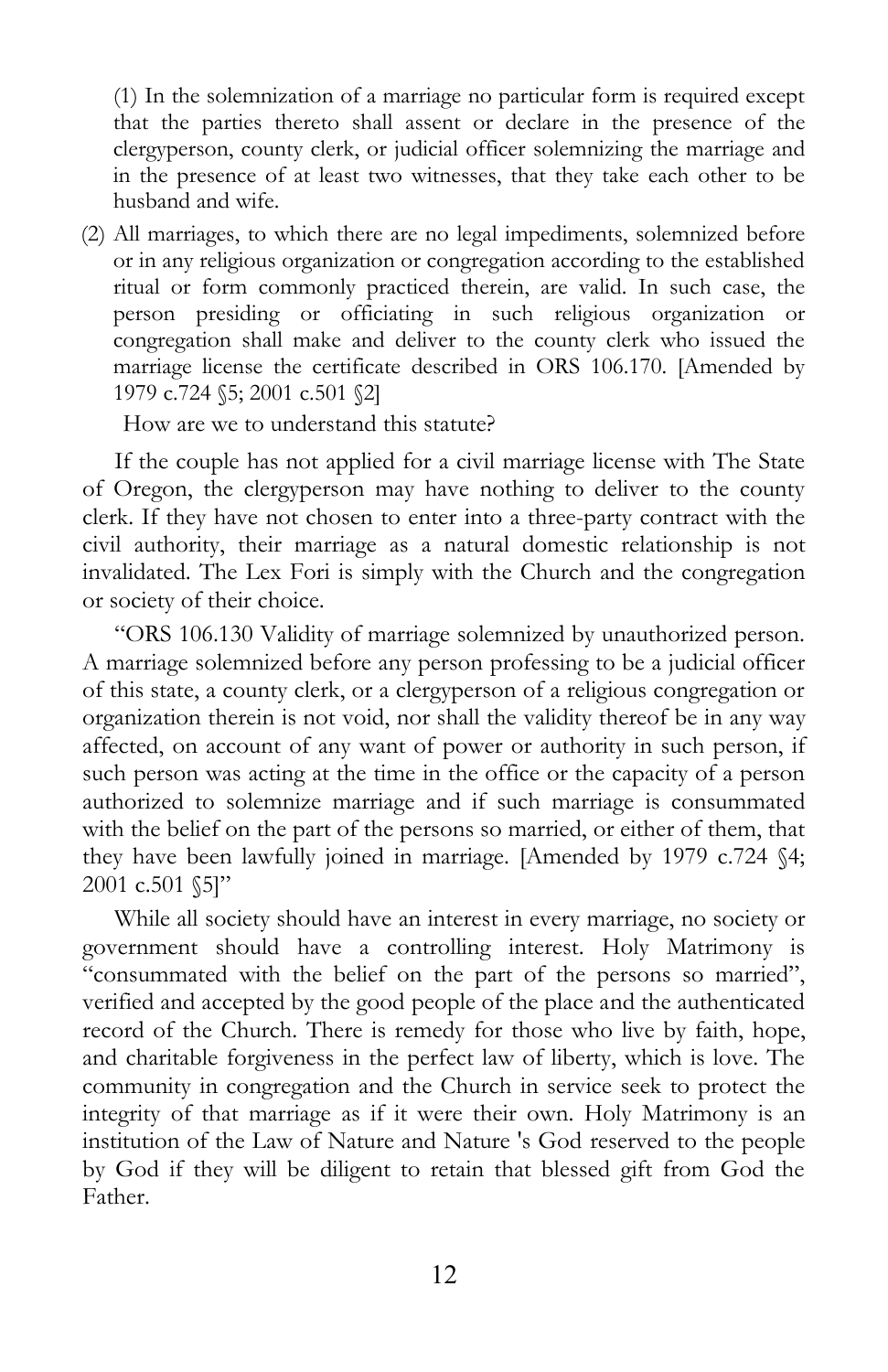### **The Covenant of the gods**

A blend of Law, the Bible and History. Offering an explanation of how the contractual nature of governments. The method by which gods are created obtaining our consent, through application, construction and acquiescence. How we choose bondage through apathy and avarice, covetousness and greed, and of course lack of knowledge and ignorance. The rise of despots and rulers with a reciprocal decline in liberty.

# **Thy Kingdom Comes**

The history of the Kingdom of God, it's peculiar nature and character and how it can change our lives today and tomorrow. A look at the sophistry and trickery that has hidden the truth that the kingdom of God is at hand for those who will seek it and its righteousness.

## **The Free Church Report**

The nature, structure and method of the Free Church; how it worked and can work in the past and present. Guidelines, polities and accords for forming a free Church in accordance with the precepts of God and His Son, the Anointed King of His Kingdom.

Other audios and DVDs are available at:

Web site: Http://www.hisholychurch.net/ Email: contact@hisholychurch.net For more information concerning the Church and other publications, services and projects please contact: His Church Via Box 10 Summer Lake, Oregon 97640 Voice 541-943-3208